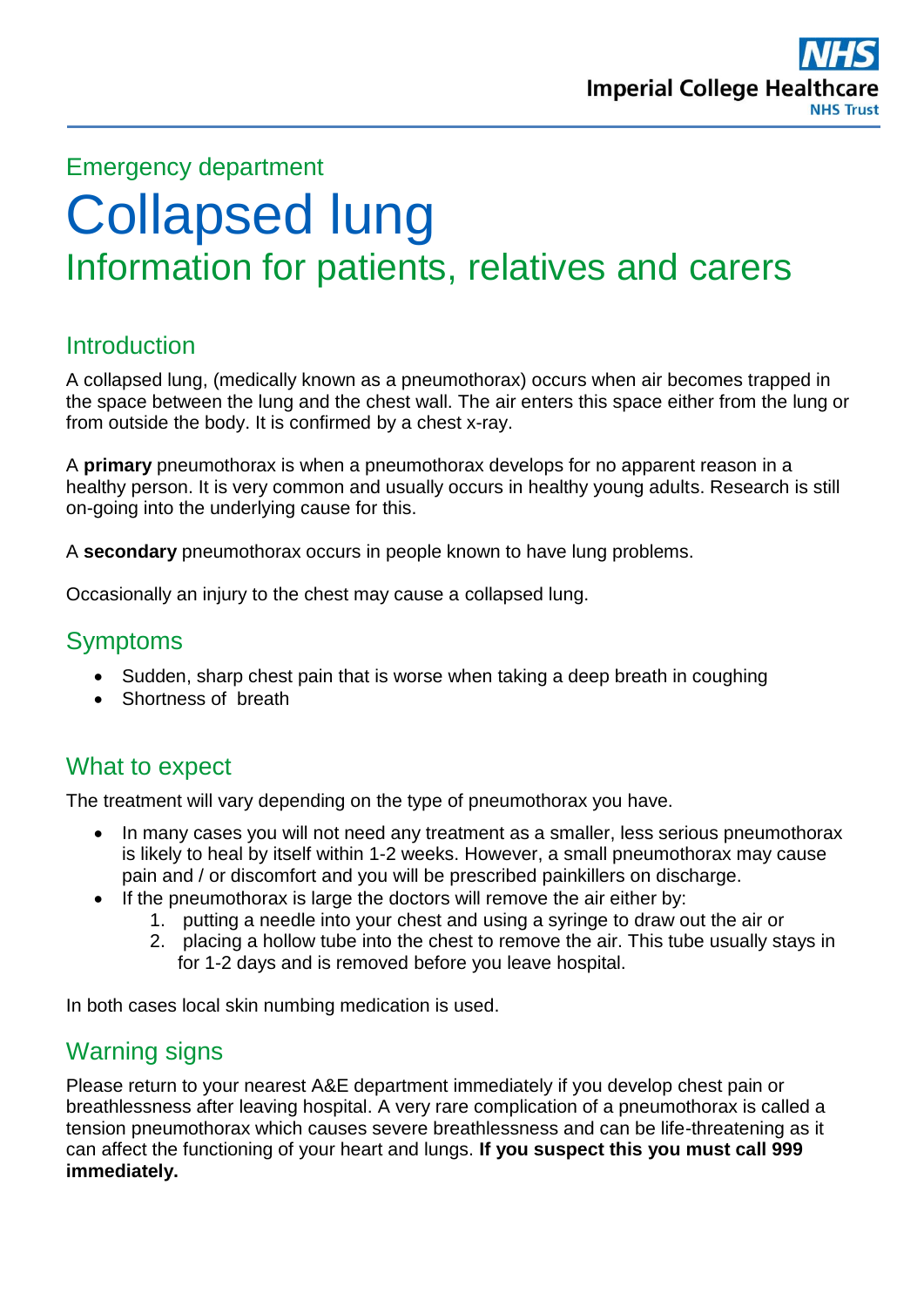## Life after a pneumothorax

- You will be able to return to work and get back to normal physical activities once you feel your symptoms have all eased
- Avoid activities which involve extreme exertion or physical contact until you are seen in clinic or after your follow-up x-ray
- Avoid air travel until you are advised to do so by your doctor (this may be your GP or doctor at the hospital and will be explained to you on discharge). Most people will be able to fly one week after their pneumothorax has completely improved
- Avoid scuba diving **permanently** unless you have had an operation to prevent the pneumothorax coming back
- Avoid remote places where access to medical care is limited until you have had the all clear from your doctor.
- If you are a smoker, stopping can reduce your risk of having another pneumothorax

# Useful emergency contacts

#### **St Mary's Hospital's emergency department**

South Wharf Road London W2 1NY Telephone 020 3312 6330

#### **Charing Cross Hospital's emergency department**

Fulham Palace Road London W6 8RF Telephone 020 3311 1005

#### **Hammersmith Hospital's emergency department**

Du Cane Road London W12 0HS Telephone 020 3313 4691

#### **Eye emergencies (24-hour)**

Western Eye Hospital 171 Marylebone Road London NW1 5YE Telephone 020 3312 3241

#### **NHS 111**

If you have an urgent medical problem and are not sure what to do, call 111 and speak to a fully trained adviser. Available 24 hours a day, seven days a week.

#### **Alcohol liaison nurses**

Charing Cross and Hammersmith hospitals: 020 3313 0244 St Mary's Hospital: 020 3312 7663

#### **Drinkline**

Free helpline: 0300 123 1110 (weekdays 09.00–20.00, weekends 11.00–16.00)